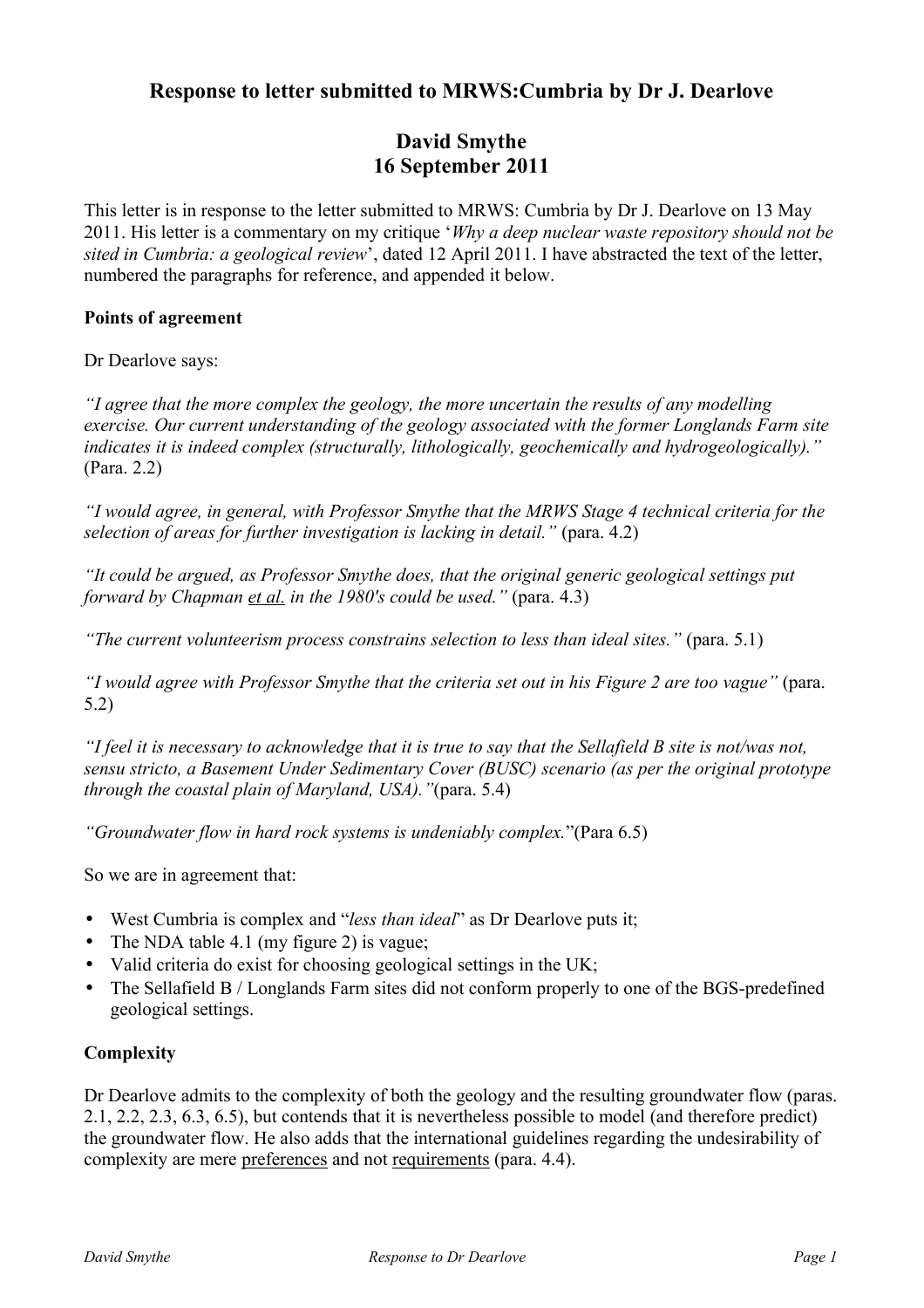## **Failure of logic**

Dr Dearlove summarises me correctly (para. 2.3) in that:

*Statement 1.* The area in question is well understood, and too complex in its geology and hydrogeology to be considered once again as a region within which a waste repository could be **located** 

But he then goes on to say that this "*suggestion*", as he terms it, is no more or less valid than the counter-claim he proposes:

*Statement 2.* We currently do have a sufficient level of understanding of the groundwater flow and flowpaths consistent with the safe disposal of intermediate-level nuclear waste.

Leaving aside the error that a *high-* as well as *intermediate-level* waste geological repository is what is now being sought, his attempt to juxtapose the two statements as having equal validity is false. He is appealing to an *argumentum ad ignorantiam*, by putting my Statement 1 (with the status of a mere suggestion) beside his Statement 2, then claiming that we do not know enough to refute either statement.

But in order to make *Statement 1*, I have studied and presented for discussion the local and regional geology and hydrogeology. Therefore if Dr Dearlove wishes to refute *Statement 1*, then he needs to refute, category by category and locality by locality, all my evidence. He has not done so.

In contrast *Statement 2* is mere assertion, added as a debating tactic. It follows from *Statement 1* that:

*Statement 3.* We currently do have a sufficient level of understanding of the groundwater flow and flowpaths to be able to say that they will be so complex and unpredictable that a safety case will never be made.

In other words, *Statement 3*, which is the opposite of *Statement 2*, is founded upon sound evidence. *Statement 2* is nothing more than a denial of my *Statement 1*, put there in lieu of a detailed refutation.

*Statement 3* is supported by the outcome of the Longlands Farm Planning Inquiry, since the site in question was the "least unsuitable" (my phrase) volume of rock to be found in the coastal strip of West Cumbria.

## **No comment**

Dr Dearlove makes no substantive comments on various detailed issues I raised, including:

- The removal from the NDA website of the vast bulk of Nirex documents, so that there is no record of the 1995-96 Planning Inquiry (section 3).
- The fact that Cumbria is an exceptionally well-understood region, geologically (section 4.1)
- The flawed, politically skewed, site selection process of the late 1980s (section 4.2).
- The unsuitability of the coastal zone south of the Esk estuary and west of the Lake District Boundary Fault (section 4.3 and figure 5).
- The fact that the Longlands Farm site, which I describe as the 'least unsuitable' site in West Cumbria, is highly complex, highly constrained on four sides, and with unpredictable hydrogeological flow (section 4.3, figures 6-8).
- The stillborn attempt by Nirex to argue that had the Nirex97 set of science documents been available in time, the outcome of the Inquiry might have been different (section 4.3).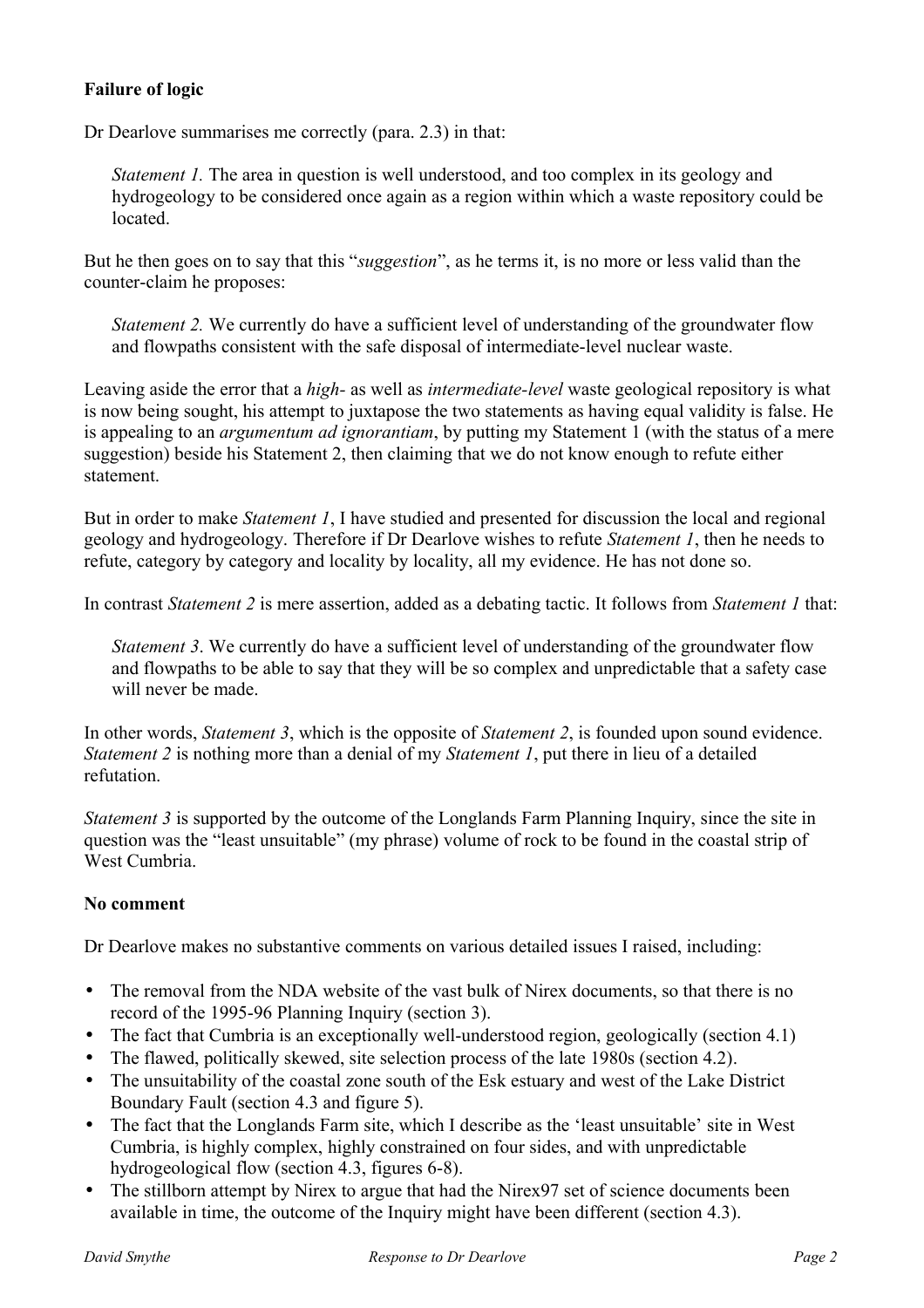- The discussion (section 4.4, figures 9, 10) of the extensive oil exploration and wealth of resulting seismic and exploration well data in the onshore Solway Basin, much of it interpreted and published by the BGS (see the section below on the Mercia Mudstone Group).
- The essential three-dimensionality of the limestone belt as an illustration of what I mean by 'complexity' of geology (section 4.4, figs. 12, 13).
- The unsuitability of any hard rock site within the National Park, such as the Eskdale granite (section 4.5).
- The fact that the increase in computing power since 1995 does not imply greater accuracy in modelling (section 5.1).
- My synthesis of EU and international guidelines for deep geological disposal, together with the Inquiry Inspector's observations, that all agree on the desirability of both low hydraulic gradients and simple geology (section 5.3).

# **High hydraulic gradient**

Dr Dearlove states, in the context of the Eskdale granite as a possible host rock:

"*It should be noted that a number of radioactive waste research facilities were located in areas of high hydraulic gradient (for example, Grimsel in the Swiss Alps)*". (para. 6.5).

The mention here of Grimsel, the hard rock undergound laboratory developed by Nagra in Switzerland, is misleading. It was located in the heart of the Alps as a way to bore horizontally from a public road into crystalline rock below 400 m of mountain cover rock. This is far more convenient and cheaper than sinking 400 m deep shafts, then tunnelling horizontally. The site is explicitly designed for research, and will never be used as a waste repository, precisely because of the high hydraulic gradients due to the mountainous topography.

No other potential waste repository sites internationally are located in areas of high hydraulic gradient.

I shall provide more evidence elsewhere as to the unsuitability of the Eskdale granite as a host rock.

## **Mercia Mudstone Group**

Dr Dearlove discusses the Solway Plain and Solway Firth, identified by the BGS in the 1980s as an area of "potentially suitable sedimentary formations" (para. 6.2). He goes on to say that:

"*Whilst there is a suggestion it may be structurally complex, this requires proper evaluation and is insufficient grounds to reject it*".

In fact I nowhere imply that the Permo-Triassic of the Solway basin is structurally complex. Its geology has been thoroughly studied and published by the BGS in several recent papers, which make good use of the ample oil industry information to which I alluded. This work includes a reevaluation of the small inlier of Jurassic. So the "*proper evaluation*" that he demands has already been done by the BGS. The geology of the basin is quite simple – a syncline cut by normal faults, and confirmed by an oil well bored right through to the Carboniferous. There is nothing new left to discover here regarding potential repository host rocks and their structural setting.

He accepts my conclusion that the St Bees Evaporite Formation (a potentially suitable host rock) is absent in northern Allerdale (as proved by the Silloth-1A well drilled in 1983), but goes on to state that the Mercia Mudstone Group (MMG) is now being considered, according to his "*brief discussions with the BGS*", as an alternative potentially suitable host rock (para. 6.3). Therefore, according to him, CoRWM's position (that suitable host rocks remain to be found) remains tenable.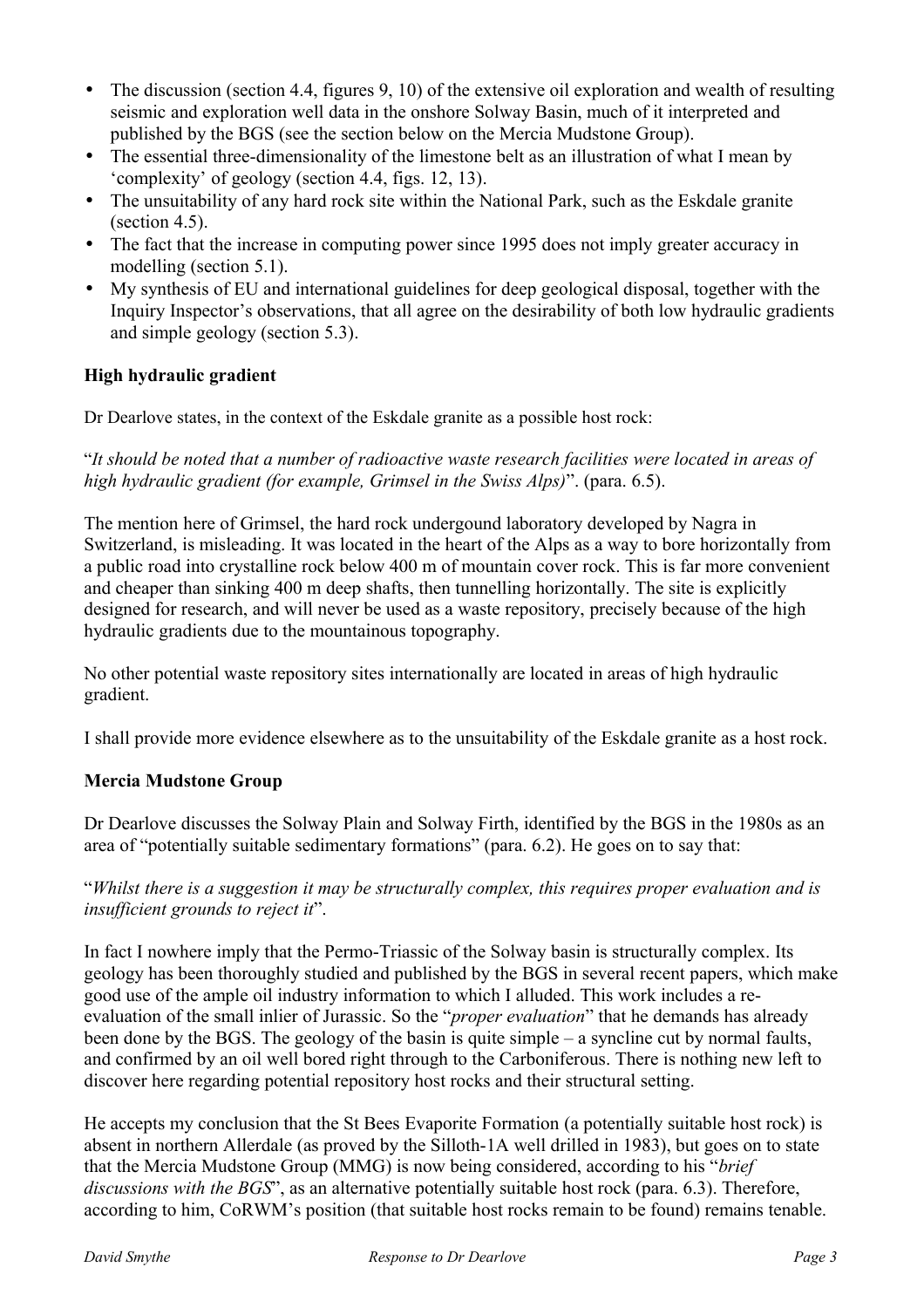Dr Dearlove does not mention that three sites within the Solway Basin were investigated by the BGS in the 1980s as part of the nationwide site search, but were then rejected on grounds of geological unsuitability. These are:

| <b>Site</b> | Environment         | OS grid square         | Easting | <b>Northing</b> |
|-------------|---------------------|------------------------|---------|-----------------|
| Anthorn     | sedimentary coastal | NY 1758                | 317300  | 558100          |
| Longton     | sedimentary inland  | NY 3567                | 335100  | 567300          |
| Eastriggs   | coastal             | $NY 2664$ [inaccurate] | 324100  | 565100          |

I have corrected the erroneous grid square reference to Eastriggs in the Pieda documents. The most relevant of these sites is Anthorn, a former airfield. It lies in a zone not excluded by the BGS in 2010, and is about 6 km NE of the Silloth-1A well. The site is representative of the deeper basinal Permo-Triassic geology (including the MMG) in the non-excluded area running from Abbeytown in the south to Bowness-on-Solway in the NE. The Solway Basin, and Anthorn in particular, was initially considered by the BGS because of the possible presence of thick anhydrites at appropriate depths for a host rock. But the outcropping MMG was never thought of as a potentially suitable host rock within the Carlisle – Solway area. That is why I did not consider it further. Had it been so, then additional areas of MMG outcrop would have been marked on the BGS regional map of the late 1980s, for example on either side of the Severn estuary, and a much wider area of the Staffordshire Basin than was depicted.

So if the area (and indeed the MMG in general outside the areas where thick halite is present) was rejected by the BGS in the late 1980s, why is it now apparently being considered? I consider it to be *a priori* an unsuitable repository host rock formation, for the following reasons:

- 1. The area is lies within a region of high topography and hence high hydraulic gradient, even though the gradient due to the Cumbrian mountains may only be about half of that on the western coastal strip.
- 2. It is a Secondary B aquifer. There are a dozen or more water abstraction wells within the outcrop area of the MMG. Some of these penetrate to more than 100 m. The combination of this fact, together with the presence of the underlying Sherwood Sandstone Group (a Principal Aquifer) implies that the MMG should be excluded on the grounds both of intrusion risk and of loss of future groundwater resource.
- 3. The MMG comprises laminated mudstone and subordinate siltstone and calcareous sandstone. In the Solway basin area there are thin beds and stringers of gypsum and/or anhydrite, but too thin to be considered as a host rock formation. The Preesall Halite Formation was encountered in the Silloth-1A well at about 180 m OD, but is only 7 m thick.
- 4. The MMG is cut by faults with throws of up to 100 m, trending NNW-SSE; therefore it cannot to be compared with unfaulted flat-lying geologically simple claystone formations currently being considered as potential host repository rocks elsewhere in Europe. The continuation of the Crummock Fault, downthrowing to the E, runs north to the coast, flanking a narrow horst block lying just east of the well. To the west of this block the base of the MMG is at a maximum of 500 m depth; to the east the base of the MMG forms a circular basin with a maximum depth of about 400 m.
- 5. Mudstones and siltstones with subordinate sandstones and halites do not comprise a suitably impermeable formation, unlike claystones.
- 6. Their chemistry implies an oxidising environment, a highly undesirable attribute for a host rock.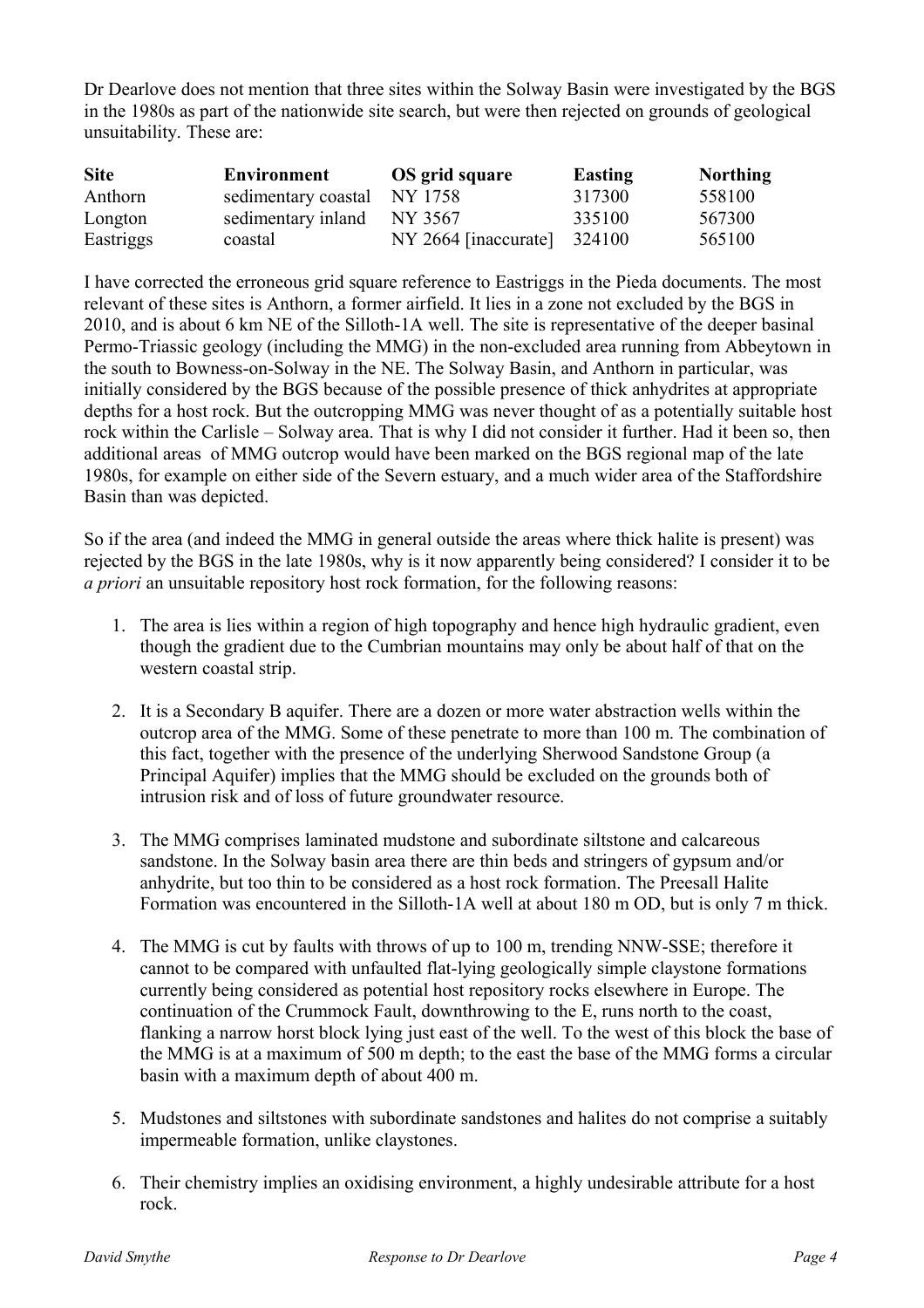Within the boundary of Allerdale District Council there are two outcrops of MMG outwith the excluded area. The small area to the east, centred on (OS grid coordinates 332, 551) can be discounted because the MMG is at less than 300 m depth. The larger area, to the west, runs northwards from Pelutho, through Seaville and Silloth, and NE past Moricambe Bay and then through Anthorn to Bowness. At Anthorn the MMG is at about 200 m depth, thinning out northwards; so the area north of the bay can be discounted. That leaves the Silloth – Seaville – Pelutho area to the south of the bay – the area cut by the large faults.

Hydraulic conductivity measurements of the MMG from various locations in England range from as low as  $10^{-5}$  to  $10^{-9}$  ms<sup>-1</sup>. BGS reports quote a mean of  $10^{-6}$  in one case and  $10^{-7}$  in another. In contrast, the Opalinus Clay currently being considered as a host rock by Nagra in Switzerland has laboratory measurements of conductivity from shallow boreholes below 20 m depth in the range  $10^{-10}$  to  $10^{-11}$ ms<sup>-1</sup>, plus good evidence for *in situ* conductivity of <10<sup>-13</sup> ms<sup>-1</sup>. The Lower Cretaceous Gault Clay of England has a laboratory-measured conductivity of 10-11 ms-1, although this may be larger *in situ* by an order of magnitude, due to the presence of fractures. Put simply, the MMG has a hydraulic conductivity ranging from ten thousand to millions of times higher than other potentially suitable claystone host rocks. This is not surprising, as it is an aquifer. The city of Leicester's water supply used to come from the MMG.

It is misleading of the 2010 BGS screening report to have cited the Borrowdale Volcanic Group (BVG) as the example of a Secondary B aquifer under the new Environment Agency definitions (table 4). The BVG has a conductivity of the order of  $10^{-10}$  ms<sup>-1</sup>, that is, three to four orders of magnitude smaller than the MMG. The MMG is a good example of a Secondary B aquifer. Therefore under the screening criteria it should have been excluded.

In the East Irish Sea Basin it is reported that at least 600 m of MMG is required for it to be an effective hydrocarbon seal there, due to the inversion uplift. This effect will also apply to the Solway Basin. However, the MMG is an effective seal in the Wessex Basin, where 300 m of MMG caps the oil of the Wytch Farm field, together with another 200 m of Liassic mudstone above. The difference in the latter case is that the Tertiary uplift has never taken the MMG into the brittle tensional strength regime, which is the reason for the higher hydraulic conductivity in the Irish Sea region.

The Preesall Halite Formation is far too thin to act as a seal, not least because any fault cutting it with a vertical throw of  $\geq 7$  m will place the mudstones above and below the halite into direct contact.

In conclusion, the MMG is quite unsuitable as a host rock *per se*, and in the locality available for consideration it is in fact exploited as an aquifer. Lastly, the shallow depth available and the largescale normal faulting in the centre of this locality would rule it out even if it did have properties more appropriate to a claystone host rock.

Therefore, Dr Dearlove's statement:

"*the conclusion must be that the Solway Plain within the West Cumbrian MRWS Partnership area remains, on geological evidence, an "area of potentially suitable sedimentary formations*". (para. 6.3)

is invalid, and his logical follow-on statement "*This clearly supports CoRWM's position*" is therefore also invalid.

In conclusion, given that my previous statement on the unsuitability of the Solway basin area is clearly confirmed by the discussion above, there is no area which I have considered in depth in West Cumbria (the so-called partnership area) which remains to be investigated.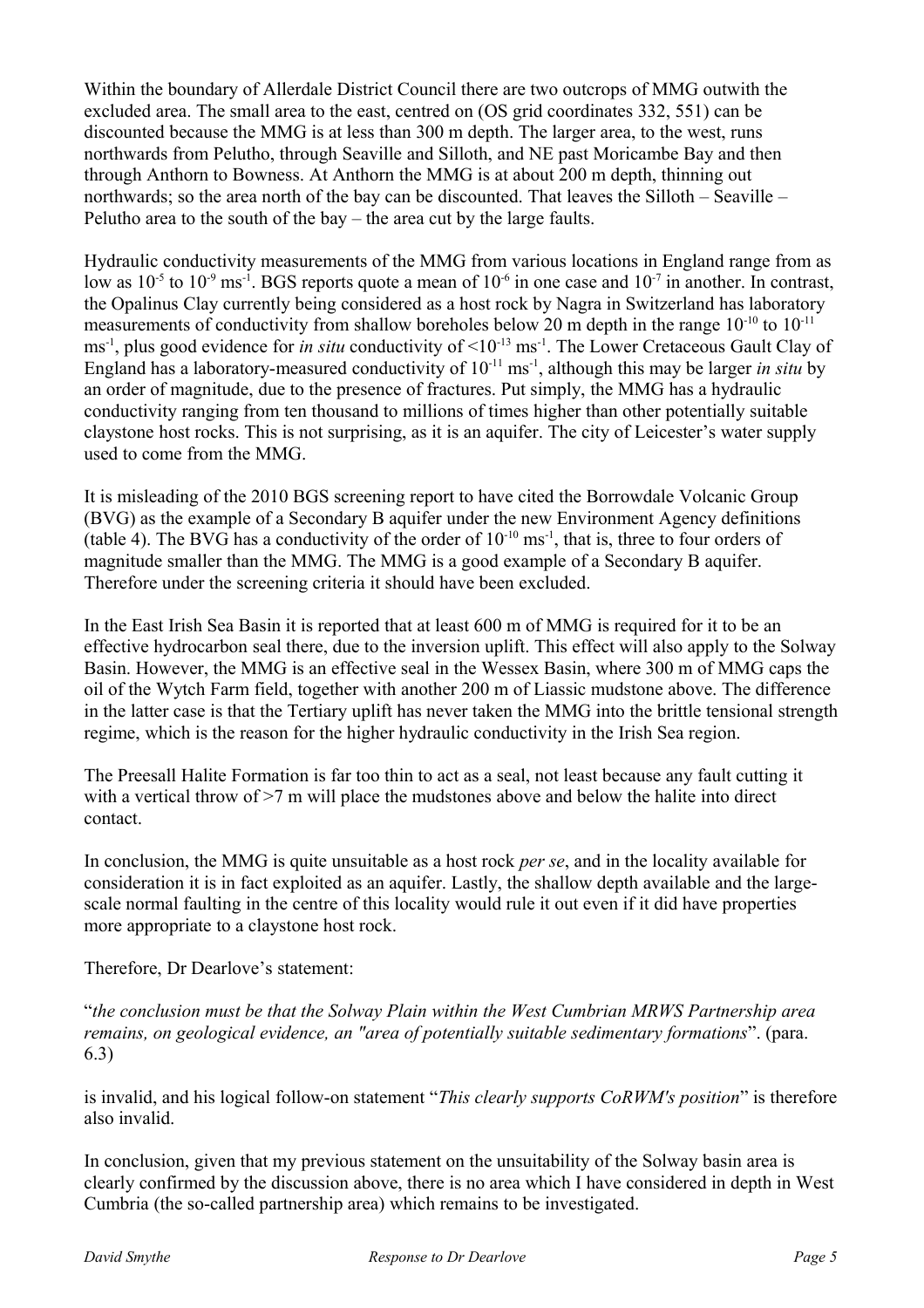#### **Summary and conclusions**

*Complexity*: Dr Dearlove seems to be content that international guidelines be disregarded, as well as the UK-derived criteria for suitable geological environments. In effect he accepts the current NDA evaluation process, even though he clearly has misgivings about certain aspects of it. I, in contrast, am challenging the whole process, inasmuch as West Cumbria is being targetted (I am not against UK final geological disposal in principle).

*Existing knowledge*: Dr Dearlove has used a debating tactic to argue that we do not know enough about the areas in question to be able to say whether or not they are suitable. In contrast, I argue that we do know enough, both about the region and about the supposedly most suitable (or least unsuitable) locality, after an expenditure of some £400M on research in the region by Nirex up to the mid 1990s.

*Mercia Mudstone Group*: I have presented more detailed evidence than hitherto regarding this supposedly potential host rock, given that the BGS is apparently now considering it (but had ruled it out 25 years ago). I confirm that it remains unsuitable.

There is no magic bullet. There is no as-yet unknown volume potentially suitable rock volume that remains to be discovered. The work has been done. The BGS correctly summarised the position in the late 1980s during its national site search.

By proceeding to Stage 4 in West Cumbria, despite the evidently insuperable difficulties of geology and hydrogeology, the NDA and the local authorities may run the risk of legal challenge.

### **References**

All the factual statements made above are backed up by reference to various BGS reports, peerreviewed papers and reputable on-line presentations (e.g. from Nagra, NDA, BGS, etc.). I assume that Dr Dearlove is already familiar with them.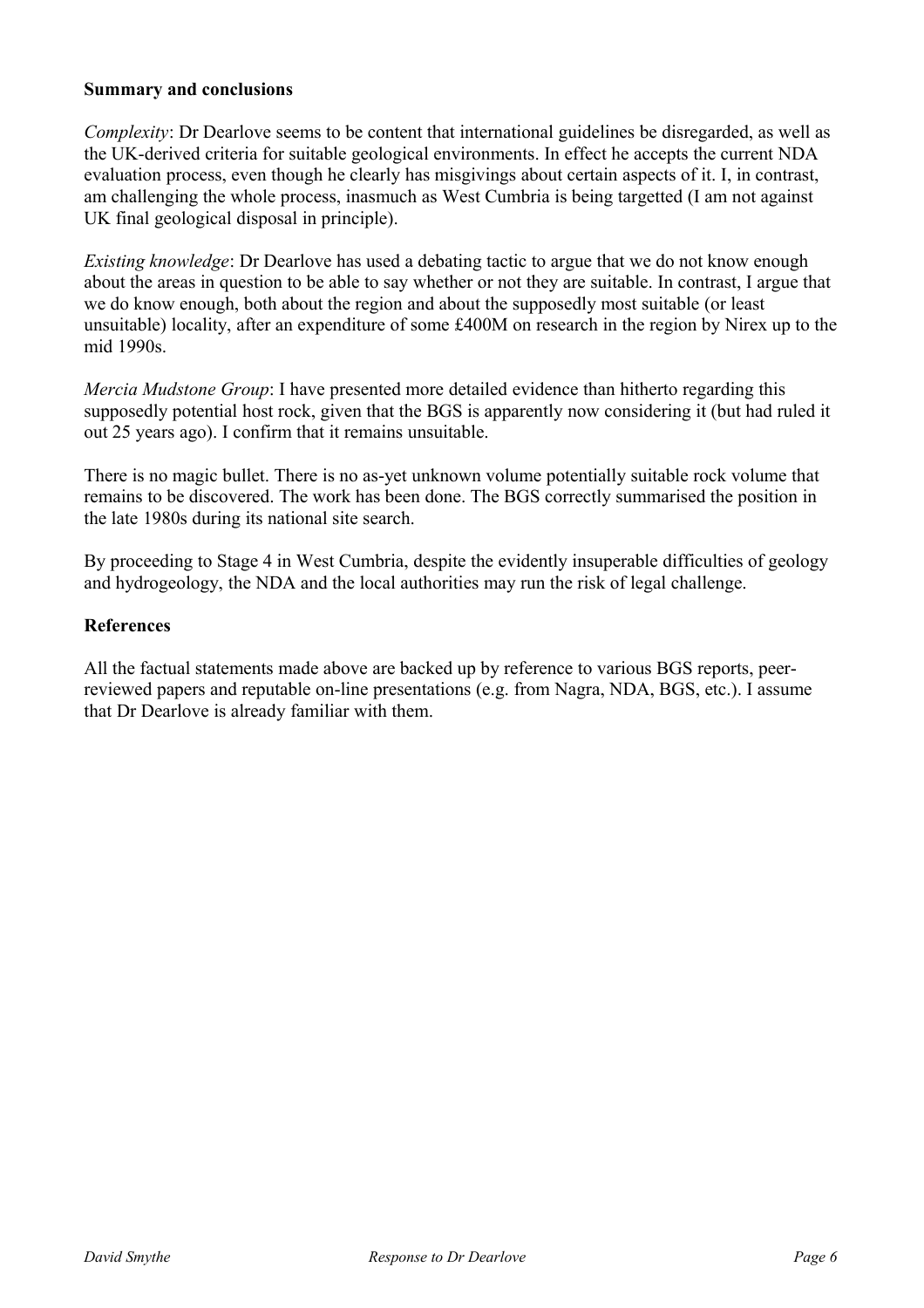### **Appendix Letter to West Cumbrian MRWS Partnership By Dr. J. P. L. Dearlove [Paragraph and sub-paragraph numbering added by DKS]**

### **OVERVIEW OF PROFESSOR DAVID SMYTHES REBUTTAL OF CoRWM'S VIEWS 13 May 2011**

1.1 As requested, I have undertaken a review of Professor Smythe's document "Why a deep nuclear waste repository should not be sited in Cumbria: a geological review". I have focused my review on the two key questions you asked, which are "In your opinion, to what extent is David Smythe expressing a view held by the wider geological community?" and "Which issues, if any, warrant further follow-up by the Partnership at this stage in the process?"

2.1 Starting with the first question, in terms of my own professional field of hydrogeology and contaminant transport geochemistry, I would contest the assertion by Professor Smythe that it is not possible to model adequately the complexity of groundwater flow and radionuclide transport in the geological sequences likely to be encountered within the West Cumbrian MRWS Partnership area. I prefer to use this description for the entire geographical area under consideration in this review (rather than "area", "region", West Cumbria" or any other term used to describe the geographical area of interest where a potential repository may be sited).

2.2 I agree that the more complex the geology, the more uncertain the results of any modelling exercise. Our current understanding of the geology associated with the former Longlands Farm site indicates it is indeed complex (structurally, lithologically, geochemically and hydrogeologically).

2.3 However, it is a considerable leap to go from this position to then suggest that the geological complexity of the "coastal strip of West Cumbria" is already sufficiently well understood to allow us to draw the conclusion that it should be rejected as being potentially suitable for a repository site. This statement has as much validity as the counter-claim that we currently have a sufficiently robust level of understanding in groundwater flow and flowpaths consistent with the safe disposal of intermediate-level nuclear waste. *I feel it* is *more Professor Smythe's personal opinion, and not the opinion of the wider geological community, that as a consequence of the MRWS Partnership area having complex geology and hydrogeology, the area should not be considered potentially suitable for a geological repository.*

3.1 It is also true to say that a region with a lower hydraulic gradient would be *preferable,* but the current site selection process does not allow for much choice. Undertaking investigations in areas of low hydraulic gradients (i.e. Norfolk/The Wash) may be preferable but this is a political and not a scientific decision that lies outside the remit of the West Cumbrian MRWS Partnership.

4.1 I would like to try and derive a positive contribution to the current debate from what appears to be a rather negative document produced by Professor Smythe through looking at the second question you posed.

4.2 I would agree, in general, with Professor Smythe that the MRWS Stage 4 technical criteria for the selection of areas for further investigation is lacking in detail. I believe it may be this uncertainty in the Stage 4 evaluation criteria that exacerbates the current disquiet as to whether or not the MR WS Partnership should proceed to Stage 4 and the fear that, irrespective of past events, the former Longlands Farm site will emerge on the potentially suitable site list at Stage 4, possibly at or near the top in terms of priority.

4.3 It could be argued, as Professor Smythe does, that the original generic geological settings put forward by Chapman *et al.* in the 1980's could be used. However, the opportunity to evaluate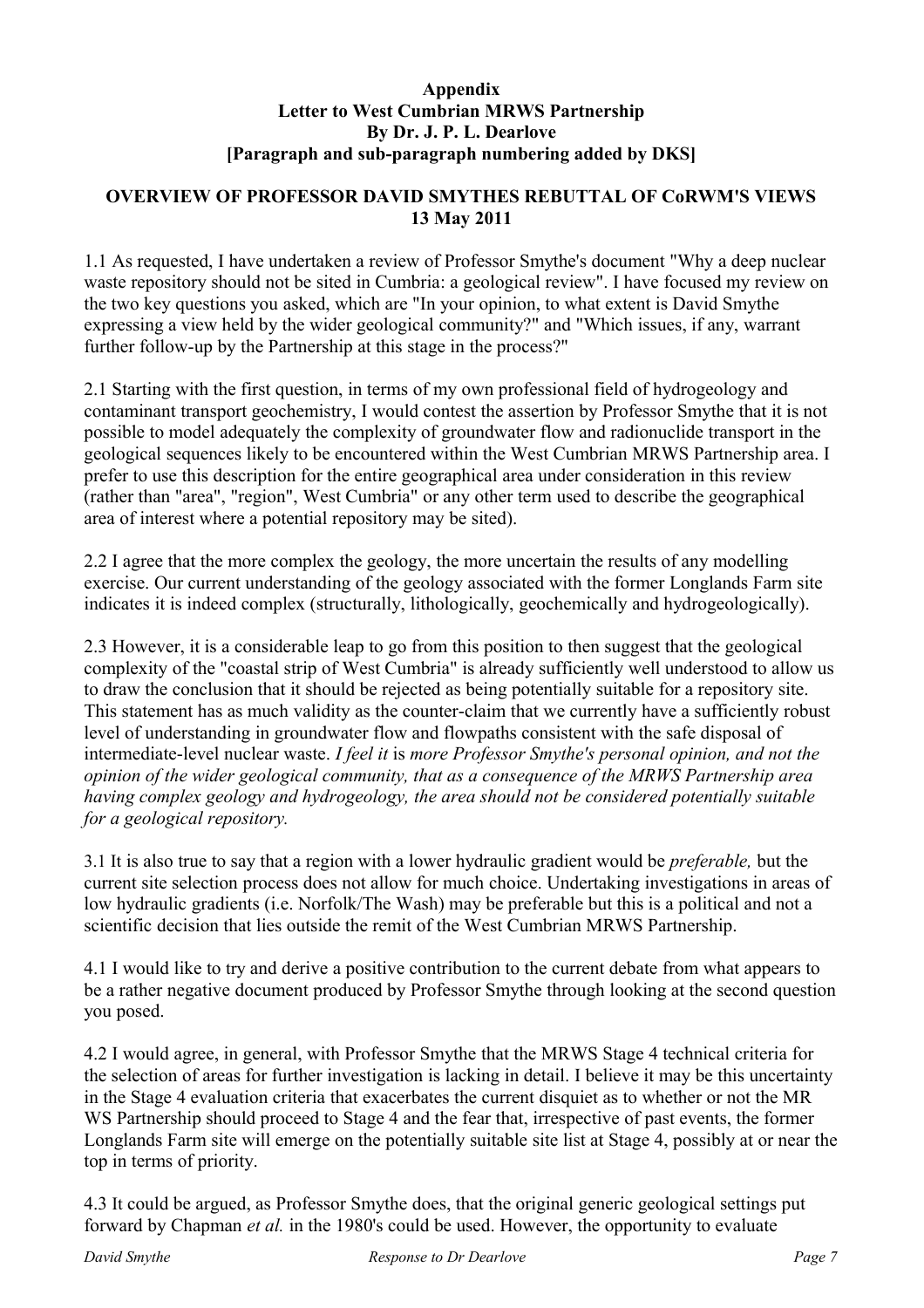potential sites in the UK, as a whole, against these ideal criteria was lost when Sellafield B and Dounreay were selected as the sites on which to undertake further work.

4.4 Professor Smythe also cites the current/updated IAEA guidelines which, it should be noted, indicate *preferences* regarding geological complexity, not *requirements.*

4.5 I believe it is the absence of any clear criteria against which the UK should evaluate potentially suitable sites at MRWS Stage 4 that leaves the discussion on the geological suitability of West Cumbria to host a repository open to a significant range of interpretations.

5.1 The original search process in the 1980's allowed for the selection of a site with as close to ideal geological and hydrogeological characteristics as possible. The current volunteerism process constrains selection to less than ideal sites.

5.2 I would agree with Professor Smythe that the criteria set out in his Figure 2 are too vague, although I cannot agree with his subsequent highly personal derisory comments.

5.3 It would be potentially very beneficial to the MR WS Partnership to follow-up with a request to the NDA to initiate a process by which specific criteria to be used at Stage 4 can be identified by the close of Stage 3. This might follow a similar methodology to that which derived the screening criteria for the BGS report.

5.4 It is a matter of some debate to suggest that the PRZ at the Longlands Farm site was selected by a scientifically irrational process. Since a large proportion of Professor Smythe's review focuses on the selection of the Sellafield B site, I feel it is necessary to acknowledge that it is true to say that the Sellafield B site is not/was not, *sensu stricto,* a Basement Under Sedimentary Cover (BUSC) scenario (as per the original prototype through the coastal plain of Maryland, USA). However, this does not mean it then ceases to be a potentially suitable repository host rock.

5.5 The current selection process requires a review at Stage 4 (against clearly identified selection criteria) to determine its potential suitability. This may then provide the evidence (in particular from a structural geology perspective) to support Professor Smythe's claim that "the geology of this district is evidently unsuitable for considering a repository site".

6.1 I think Professor Smythe is wrong to refute the CoRWM statement.

6.2 Based on Professor Smythe's own report, one area, first identified by the original BGS study for potential low- and intermediate-level waste repository sites back in the 1980's, remains potentially suitable. Professor Smythe's figure 3 shows geological environments considered to have the potential for repository development. The area of the Solway Plain and Solway Firth is shown on this map under the heading "Areas of potentially suitable sedimentary formations". This is an area of thick Triassic and older rocks.

6.3 Professor Smythe notes that the "general geological advice given to government by BGS has not subsequently been found by any later detailed investigation to be flawed". Professor Smythe highlights the potential wealth of oil industry seismic data within this region. Whilst there is a suggestion it may be structurally complex, this requires proper evaluation and is insufficient grounds to reject it. Professor Smythe considers this area is geologically unsuitable, and outlines his reasons in the paragraph preceeding section 4.5 on Page 9. The St Bees Evaporite Formation is dismissed as a consequence of its absence onshore in northern Allerdale. However, I understand from brief discussions with the BGS that the Mercia Mudstones within this area would also form part of the BGS's "potentially suitable sedimentary formations". Thus the conclusion must be that the Solway Plain within the West Cumbrian MRWS Partnership area remains, on geological evidence, an "area of potentially suitable sedimentary formations". This clearly supports CoRWM's position.